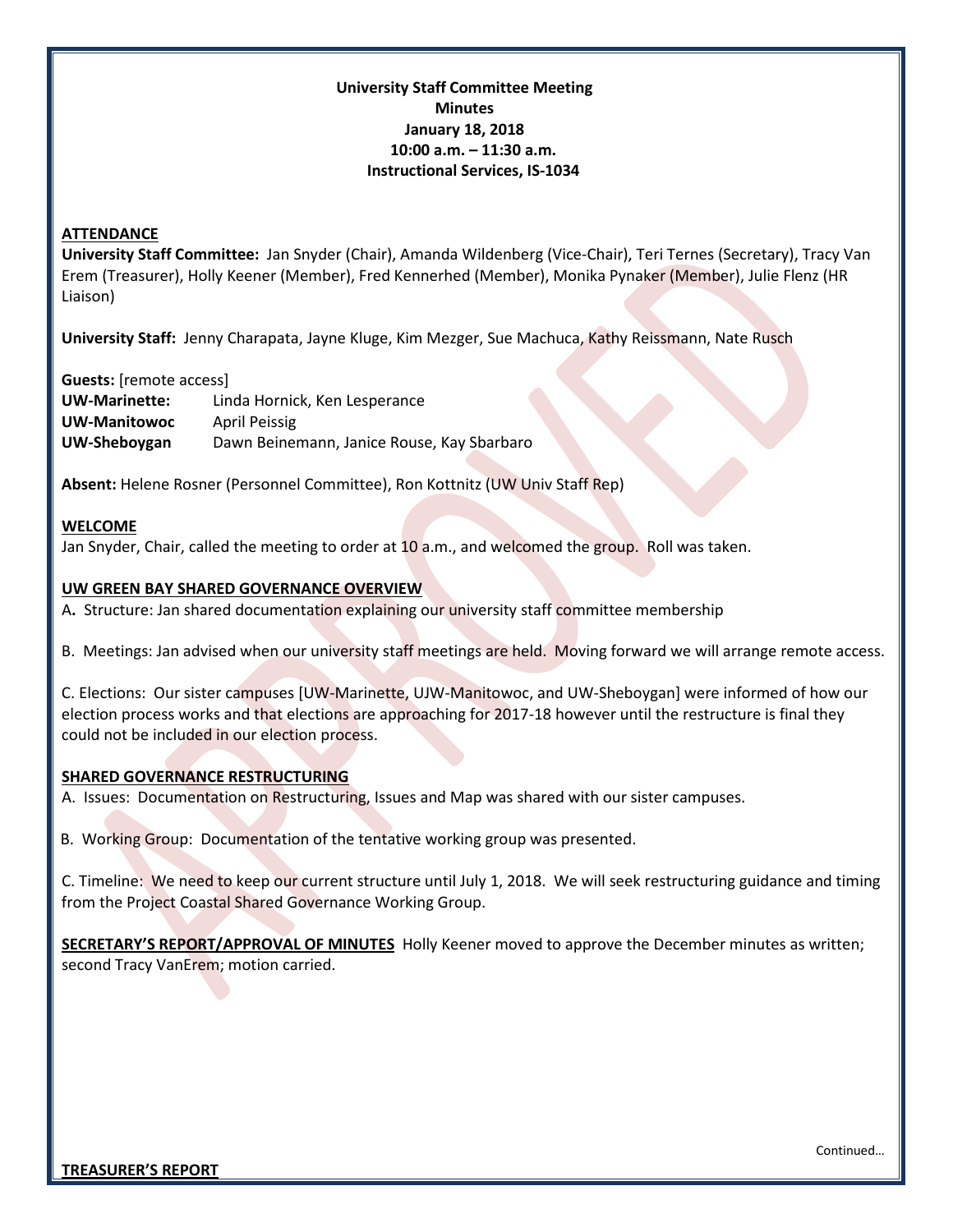|                                                                             |    | University of Wisconsin - Green Bay |    |            |                      |           |
|-----------------------------------------------------------------------------|----|-------------------------------------|----|------------|----------------------|-----------|
| <b>University Staff Committee</b>                                           |    |                                     |    |            |                      |           |
| <b>TREASURER REPORT</b>                                                     |    |                                     |    |            |                      |           |
|                                                                             |    |                                     |    |            |                      |           |
| Thursday, January 18, 2018                                                  |    |                                     |    |            |                      |           |
| 10:00-11:30 a.m. ~ Instructional Services, Room 1034                        |    |                                     |    |            |                      |           |
|                                                                             |    |                                     |    |            |                      |           |
|                                                                             |    |                                     |    |            |                      |           |
|                                                                             |    |                                     |    |            |                      |           |
|                                                                             |    | <b>Previous Month</b>               |    |            | <b>Current Month</b> |           |
| (102) Staff Development Account                                             | S  | 3,450.00                            |    |            | \$                   | 3,450.00  |
| (136) Revenue Account                                                       | \$ | 3,018.20                            |    |            | S                    | 3,018.20  |
| <b>Foundation Discretionary Account</b>                                     |    |                                     |    |            |                      |           |
| (#11100 "Agency" acct)                                                      | \$ | 981.59                              |    |            | \$                   | 981.59    |
| <b>Endownment Account Pro Development</b><br><b>Earnings Avail to Spend</b> | \$ | 1,387.16                            |    |            | \$                   | 1,387.16  |
|                                                                             | S  | 8,836.95                            |    |            | \$                   | 8,836.95  |
|                                                                             |    |                                     |    |            |                      |           |
| <b>Endowment Account</b>                                                    | S  | 10,033.84                           |    |            | S                    | 10,033.84 |
|                                                                             |    |                                     |    |            |                      |           |
|                                                                             |    | <b>GRAND TOTAL</b>                  |    |            | \$                   | 18,870.79 |
|                                                                             |    |                                     |    |            |                      |           |
|                                                                             |    |                                     |    |            |                      |           |
|                                                                             |    |                                     |    |            |                      |           |
| <b>Professional Development Funds (136):</b>                                |    |                                     |    | \$3,018.20 |                      |           |
|                                                                             |    |                                     |    |            |                      |           |
|                                                                             |    |                                     |    |            |                      |           |
|                                                                             |    |                                     |    |            |                      |           |
|                                                                             |    |                                     |    |            |                      |           |
|                                                                             |    |                                     |    |            |                      |           |
| <b>Total Approved &amp; Awaiting Disbursement</b>                           |    |                                     | \$ |            |                      |           |
|                                                                             |    |                                     |    |            |                      |           |
| <b>Pro Development Account Ending Balance</b>                               |    |                                     |    | \$3,018.20 |                      |           |
|                                                                             |    |                                     |    |            |                      |           |
|                                                                             |    |                                     |    |            |                      |           |
| <b>Foundation Discretionary Account Expenses:</b>                           |    |                                     | \$ | 981.59     |                      |           |
|                                                                             |    |                                     |    |            |                      |           |
|                                                                             |    |                                     |    |            |                      |           |
| <b>Total Expenses (Not yet reconciled)</b>                                  |    |                                     | \$ | ۰          |                      |           |
|                                                                             |    |                                     |    |            |                      |           |
| Foundation Discretionary Acct (#11100) Ending Balance                       |    |                                     | \$ | 981.59     |                      |           |
|                                                                             |    |                                     |    |            |                      |           |

No action was required; Treasurer's report accepted as presented. **HR UPDATE** [Documentation uploaded as reported by HR Liaison Julie Flenz]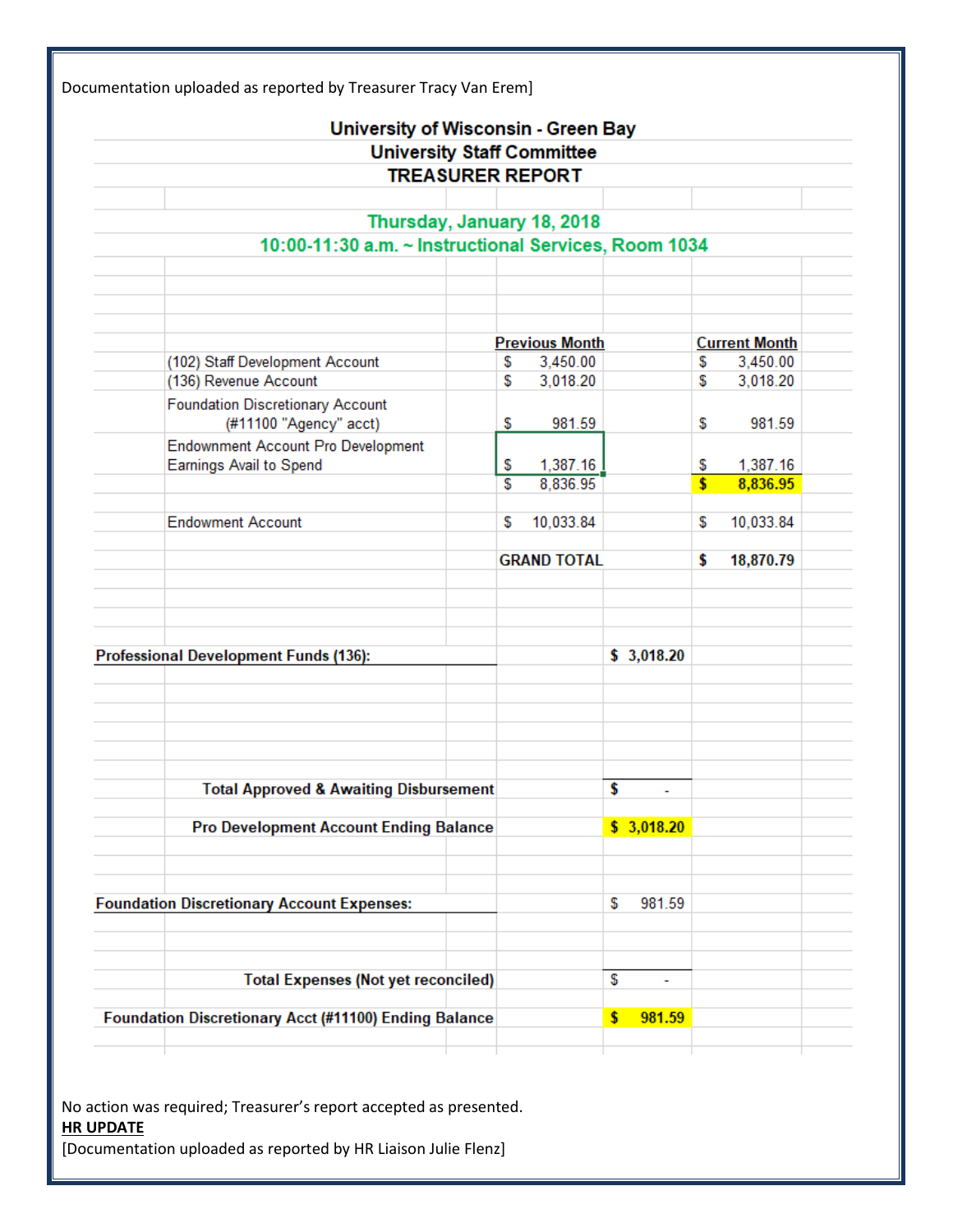- **[Title and Total Compensation Study:](https://www.wisconsin.edu/ohrwd/title-and-total-compensation-study/)** HR staff met with area and divisional leaders to discuss the draft job family/sub family structure and how our campus positions fit into this structure. Feedback from those discussions were sent back to UW System. The UWGB Project Team reviewed draft Levels Guide and feedback was sent to UW System. UW System and UW Madison collaborated and formulated converged Job Family/Sub Family and Level Guide draft documents. UWGB Project team will be reviewing these documents in the coming days. For the latest updates, please review UW System's website and project update presentations: <https://www.wisconsin.edu/ohrwd/title-and-total-compensation-study/>
- **2017-2019 Proposed Pay Plan:** 17-19 budget included a 4% pay plan (to be implemented in 2- 2% installments), distributed in two equal installments. Currently pending JCOER approval. Merit based pay plan, which will require employees to have satisfactory performance in order to receive pay plan. Completion of online compliance training will also be a requirement of pay plan eligibility. HR/Budget working on a presentation for campus to communicate implementation plan for UW-Green Bay once JCOER approves.
- **Employee Handbook:** Handbook acknowledgements should be completed and submitted to HR if they have not already been. Working on finalizing an updated version with inclusion of temporary employees and updated links t new and revised policies.

# • **Policy updates (informational only):**

- o **Published**
	- Recruitment and Hiring Policy
	- Revisions to Recruitment & Hiring Policy
	- **EXECOMPERDIATION COMPOSE** Compensation and Pay Plan Policy
	- Revisions to the Workplace Conduct Policy
- o **In the Works:**
	- **Alcohol and Other Drugs Policy**

### New Employees:

• **Custodian (LTE)** Operations – New position – Taylor Burmaster was hired and will start on 1/22

### Positions Being Recruited:

- **Custodian (50%)** Operations: Incumbent James Mezger
- **ADA** Nursing & Health Studies and Phuture Phoenix: Incumbent Anna Maier/Terra Wendtland
- **Facilities Maintenance Specialist** Facilities Management: Incumbent Adam Calewarts
- **Groundskeeper** Facilities Management: Incumbent Brad Jozwiak
- **Custodian (2nd Shift)** Operations: Incumbent Linda DeBauche
- **HVAC Refrigeration Specialist** Residence Life: Incumbent Melvin Jones
- **Automotive/Equipment Technician Senior** Facilities Management: Incumbent Jim Valentine

# **USC GOVERNANCE COMMITTEE REPORTS**

**Election Committee** Chair Holly Keener reported that the committee met last week to discuss the preference survey. The survey will be similar to last year, but will ask the candidate what interests them in the position and what their background/work history is in relation to the position. This will enhance just stating their term of employment with UW-Green Bay. The timeline is 2/9 survey sent, 2/23 survey closes, 3/5 ballot sent, 3/9 ballot closes. Jan mentioned this timing is to align with faculty, and that we plan the General Assembly to occur before the survey closes and ballots sent, to allow us to explain positions and prompt individuals to gain interest in joining the various committee/s.

**Personnel Committee** No Report

### **Professional Development Committee**

*Workshops:*The 'Dealing with Disruptions' workshop was held on January 10 and the 'Trauma Informed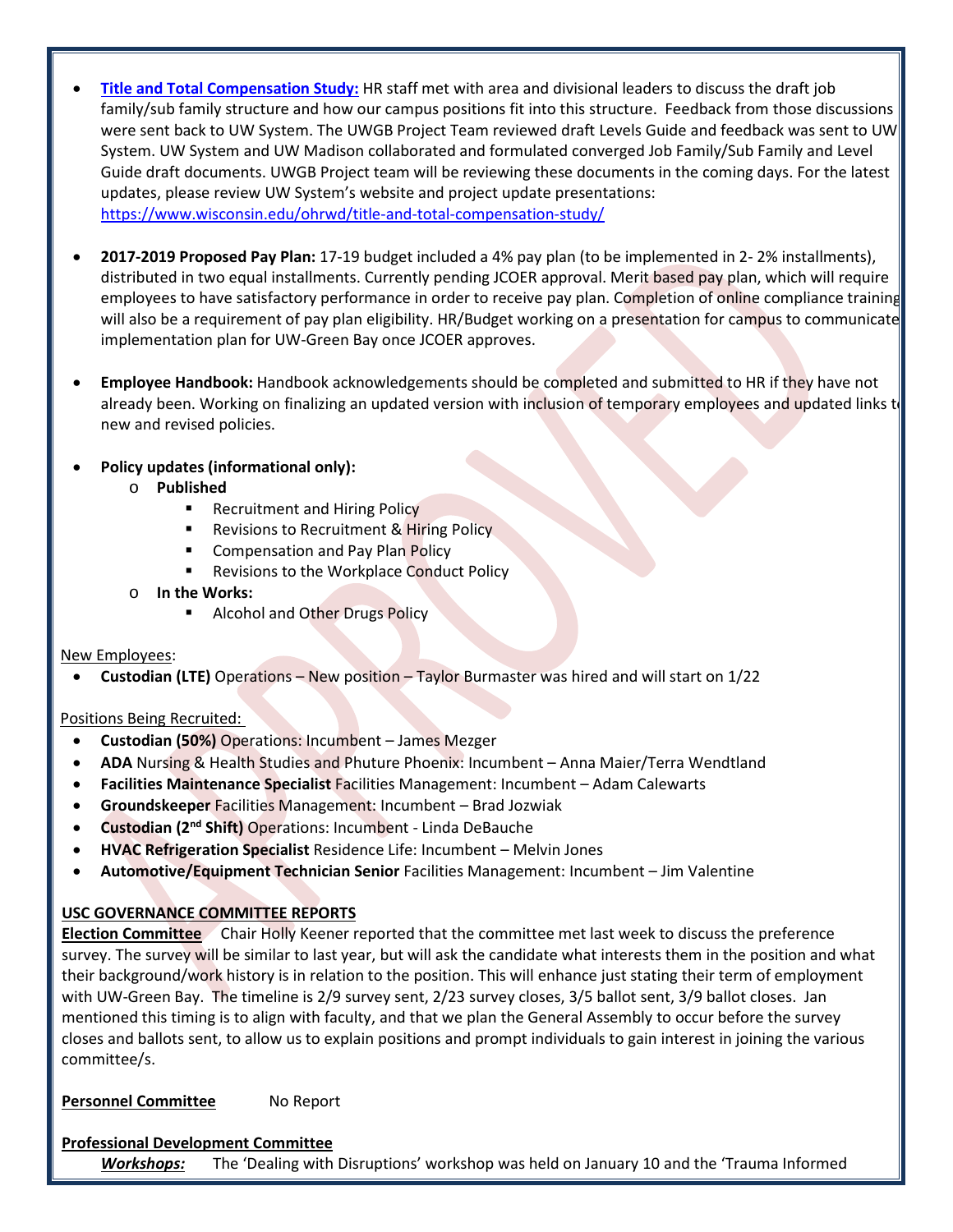Care' workshop was held on January 16. Both workshops were well attended and sponsored jointly with the Academic Staff Professional Development Programming Committee. A workshop for March is pending.

*University Staff Conference* The 2018 annual conference, scheduled for Friday September 28, will be held at Tundra Lodge, Green Bay. Details to follow.

**Professional Development Funds** Pending payouts include \$60 Grounds, \$425 CIT; pending approval \$200 ISD

**UW-System University Staff Representative Report** Reporting for Ron Kottnitz, Jan stated the committee is currently looking at TTC and discussing health care premiums.

**CAMPUS SHARED GOVERNANCE COMMITTEE REPORTS Awards and Recognition** No report

**Committee on Workload and Compensation – CWC** No report; committee is meeting next week

**Learning Technology Collaborative Committee – LTCC** Fred Kennerhed reported the committee last met in Oct/Nov, and pending other committee responsibilities it sounds like the LTCC may dissolve. The next scheduled meeting is in February. Fred will address 2-yr campuses involvement concerns with CIO, Paula Ganyard.

**Title and Total Compensation Study – TTC** No report

**University Committee** Holly Keener represented the university staff at the 12/06/17 meeting.

Tracy VanErem represented university staff at the 1/17/18 UC meeting and presented the following summary:

- 1. Matt Dornbush presented information on the policy for Graduate Studies regarding earned credits and degree credits. A policy revision has been made to state that a "D" in a graduate study course is not acceptable. The revised policy will be taken to Faculty Senate next week for approval. Matt will present this revision at Faculty Senate.
- 2. Interdisciplinary Task Force Charge & Membership: Amy Wolf, Chair of Committee on Committees, was invited to help UC discuss whether the Interdisciplinary group should be a Task Force or a Committee. The group discussed and decided on a Special Committee which will be known as a Task Force on Interdisciplinarity. UC will be asking the Colleges to come up with a list of names from their colleges to be appointed to the Task Force. The UC and Provost will be picking the members (2 from each college) from those lists and will be asking the Task Force to complete the mission by December 2018.
- 3. Faculty Senate agenda was discussed with SOFAS Steve Meyer.

**Faculty Senate** Meeting next week

**Master Advisory Plan Group** No report

**CAMPUS APPOINTIVE COMMITTEE REPORTS Chancellor's Council on Diversity & Inclusive Excellence:** No report.

**Committee on Disability Issues:** No report.

**Health & Safety Committee:** No report. **Wellness Committee:** No report.

#### **OLD BUSINESS**

**Winter Social** The PDC scheduled the winter social for Wednesday March 14 [Pi Day!!], 5PM. The event will be held in the Outpost Room, main level at Mackinaw's Grill & Spirits, 2925 Voyager Drive, Green Bay. Appetizers will be